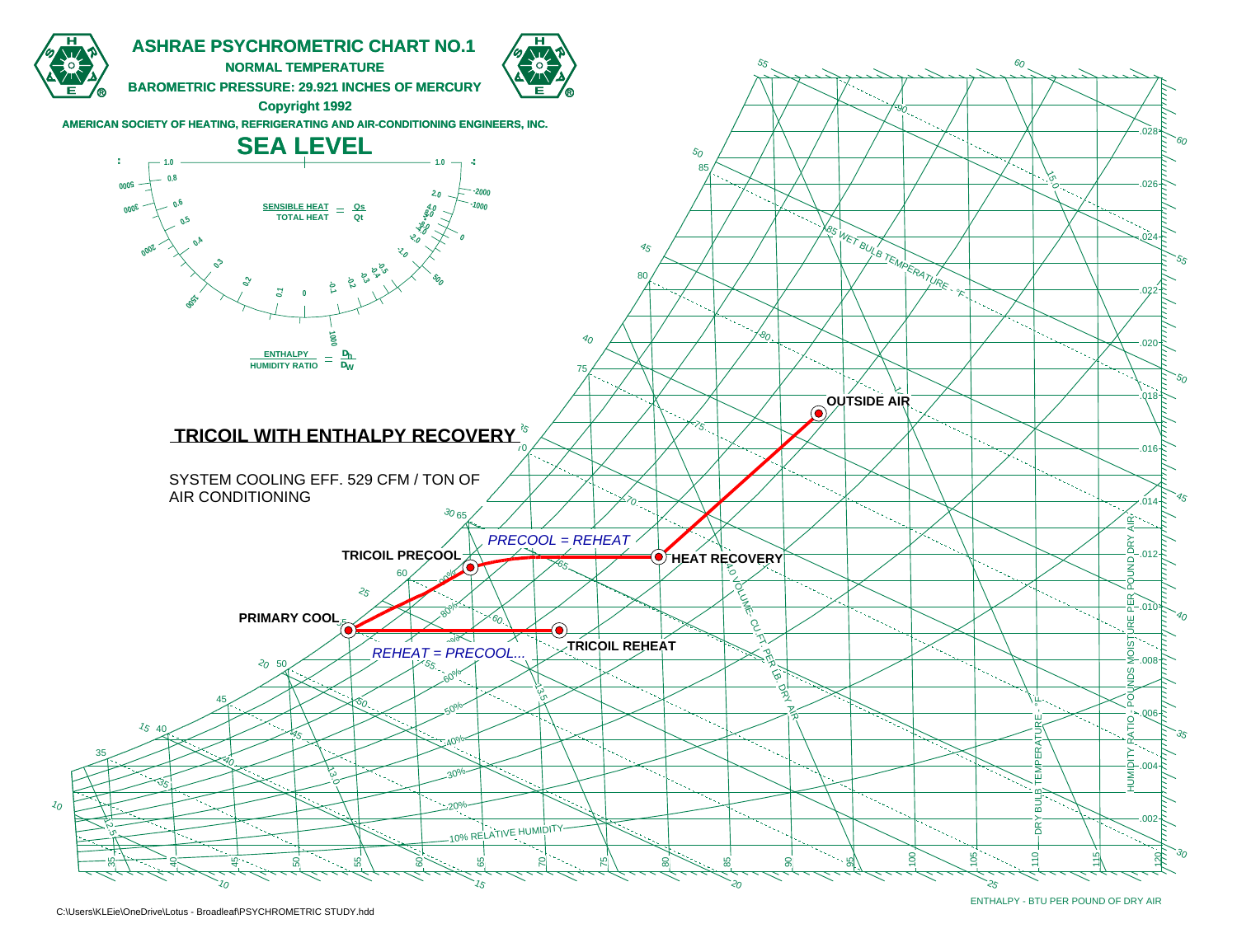Report Date: Wednesday, May 12, 2021 Project Information: TRICOIL WITH ENTHALPY RECOVERY Altitude: 0 (Feet) Barometric Pressure: 29.921 (in.Hg) Atmospheric Pressure: 14.696 (psia)